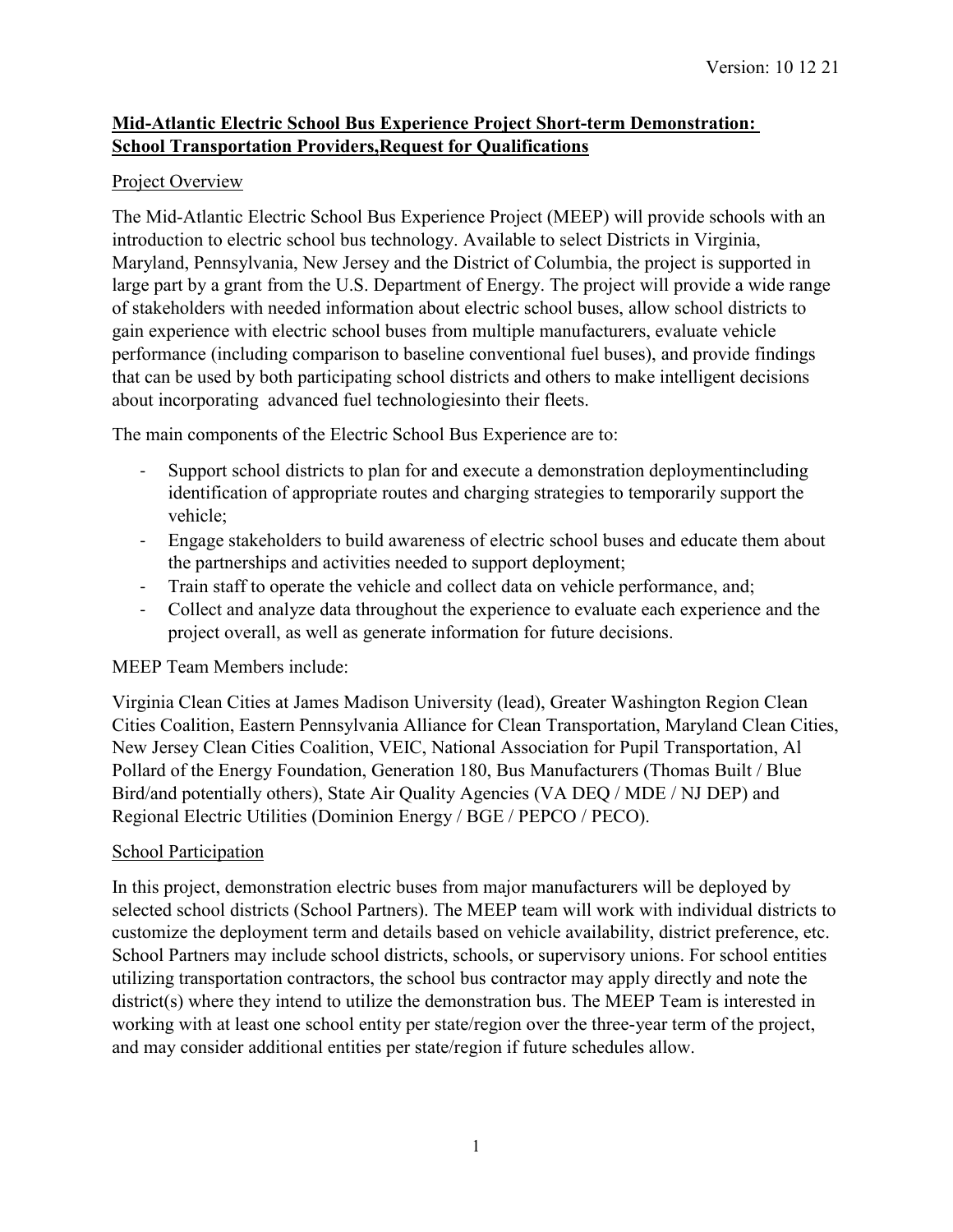## Consideration Priority

School Partners that can demonstrate the following will be given priority for participating in the project:

- Strong operational candidates for electric bus adoption and an expressed interest in permanently adding battery electric school buses into their fleets;
- Operating in the service areas of utilities cooperating in the project;
- Diversity of operating environments that can be supported by electric buses to test a range of conditions that may impact vehicle performance;
- Those who show increased schedule flexibility, such as those capable of operating buses in the summer and during school breaks to help with additional data collection and scheduling of deployments with electric school bus manufacturers.

The project team will also consider geographic diversity (urban, rural, suburban), environmental justice status, and air quality data to support selection of school districts and ensure a variety of communities that can benefit from electric school bus adoption are exposed to the technology.

# Request for Qualifications

Virginia Clean Cities at James Madison University, Greater Washington Region Clean Cities Coalition, Eastern Pennsylvania Alliance for Clean Transportation, Maryland Clean Cities, and New Jersey Clean Cities Coalition are each seeking qualifications from prospective School Partners within their respective states/regions.

This Request for Qualifications (RFQ) is intended to determine basic eligibility and level of commitment in order to select School Partners. Recognizing that this technology will be new to many potential applicants, Clean Cities coordinators from your state/region are available to support you through this process. **If you are interested but unsure of your eligibility, please reach out and we will be happy to help.**

# Submission Details

Interested candidates should respond to the following questions under the Request for Qualifications heading below. These questions will help determine your eligibility and will provide our team information to help support your demonstration and provide information on electric school buses and charging based on your specific needs.

Responses are being accepted on a rolling basis and must be submitted electronically to the Clean Cities Coordinator of your state/region (below). **Strong interest is expected and spots are limited so interested fleets should apply as soon as possible.**

Email subject line should read: MEEP\_RFQ\_School (or Contractor) Name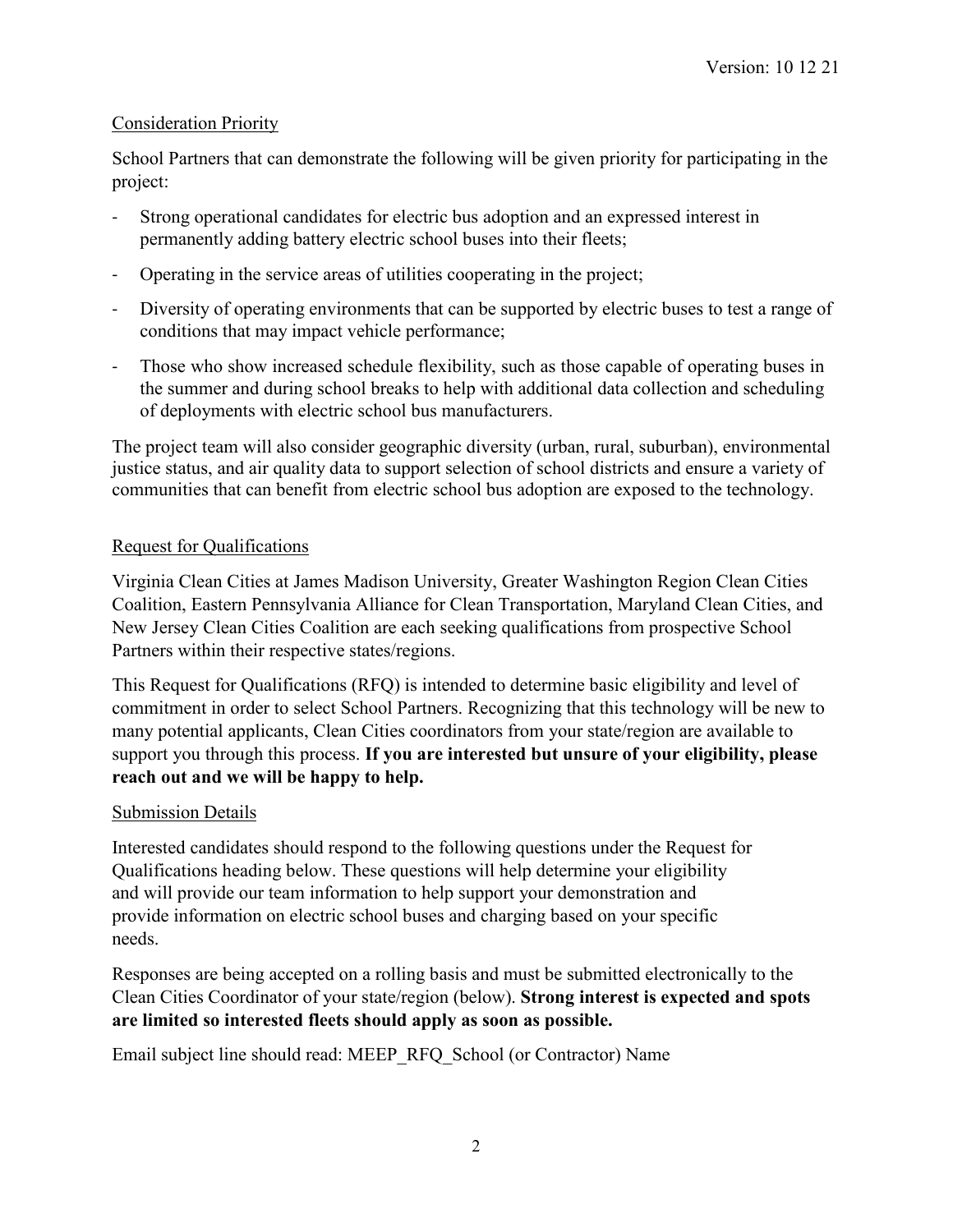In you need assistance or have any questions, please contact your state/region's Clean Cities coordinator (contact info below):

| State/Region   | <b>Clean Cities</b><br>Coalition | Coordinator                | Contact Info                                     |
|----------------|----------------------------------|----------------------------|--------------------------------------------------|
| Virginia       | Virginia Clean<br>Cities         | Sarah<br>Stalcup-<br>Jones | sstalcupjones@vacleancities.org;<br>540-212-4143 |
| District of    | Greater                          | Antoine                    | antoinethompson@gwrccc.org;                      |
| Columbia and   | Washington                       | Thompson                   | 716-308-0945                                     |
| its Maryland   | Region Clean                     |                            |                                                  |
| and VA suburbs | <b>Cities Coalition</b>          |                            |                                                  |
|                | Eastern                          | Tony                       | $t$ fbandiero@ep-act.org;215-                    |
| Pennsylvania   | Pennsylvania                     | Bandiero                   | 990-8200                                         |
|                | Alliance for                     |                            |                                                  |
|                | Clean                            |                            |                                                  |
|                | Transportation                   |                            |                                                  |
| Maryland       | Maryland Clean                   | Mike Jones                 | $michael. jones1@maryland.gov;410-$              |
|                | Cities                           |                            | 537-4071                                         |
| New Jersey     | New Jersey Clean                 | Chuck                      | cfeinberg@gbdtoday.com; 973-                     |
|                | <b>Cities Coalition</b>          | Feinberg                   | 886-1655                                         |
|                |                                  |                            |                                                  |

# **Request for Qualifications**

# School District

| School District:                                               |  |
|----------------------------------------------------------------|--|
| School Bus Contractor name<br>(if applicable):                 |  |
| Contact person, position,                                      |  |
| Phone number and<br>email:                                     |  |
| Street address:                                                |  |
| City / Town:                                                   |  |
| Number of students transported<br>by current school bus fleet: |  |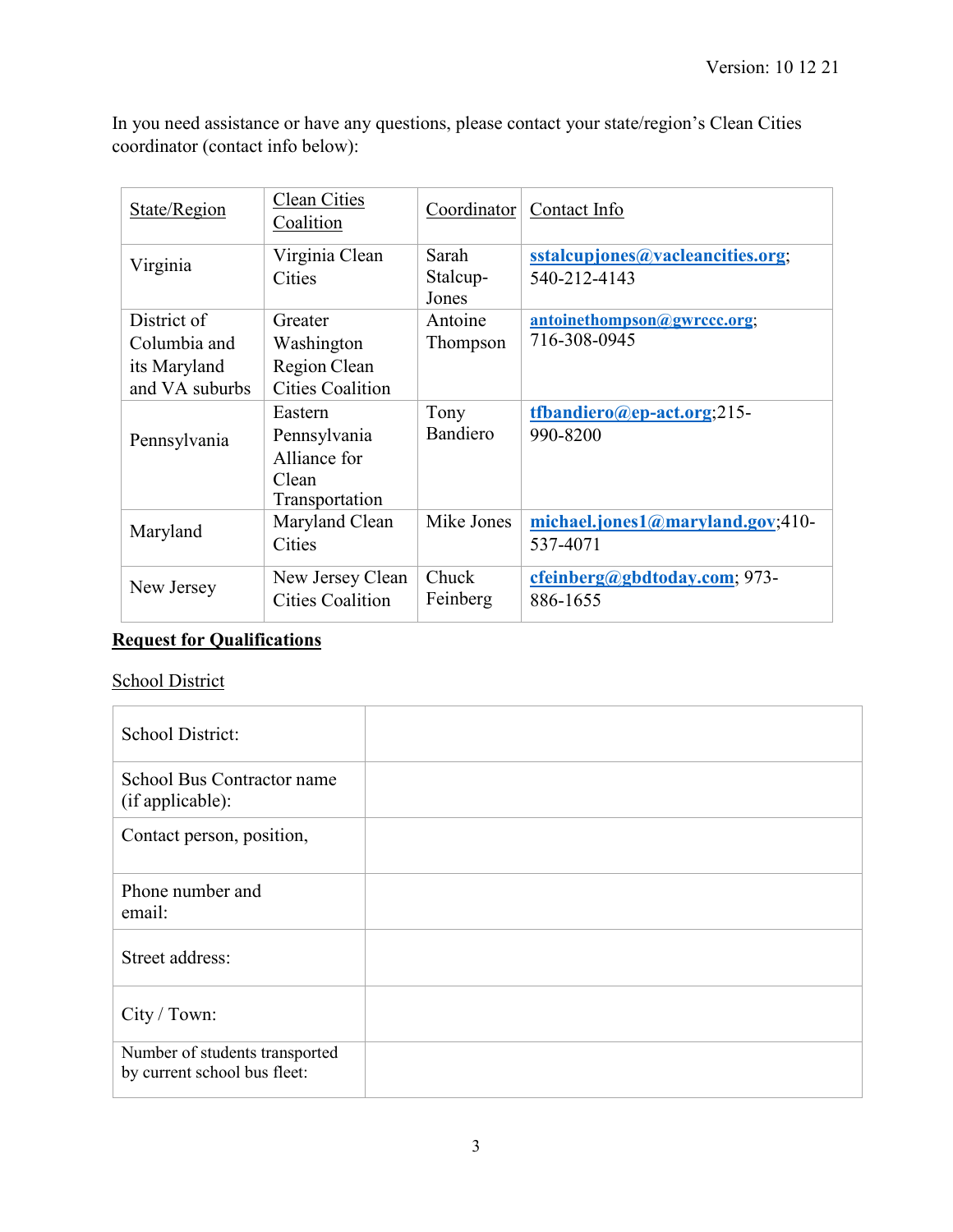# Existing Bus Service

| What is the maximum number of school<br>buses in service each day (school district<br>operated and/or contracted)?                                                                                                         |  |
|----------------------------------------------------------------------------------------------------------------------------------------------------------------------------------------------------------------------------|--|
| How many bus routes do you<br>operate/contract daily?                                                                                                                                                                      |  |
| What is the distance (miles) of your<br>average route?                                                                                                                                                                     |  |
| What is the distance (miles) of the<br>shortest daily bus route in your<br>network?                                                                                                                                        |  |
| What is the distance (miles) of the<br>longest daily bus route in your network?                                                                                                                                            |  |
| Do you have a route that you would<br>like to be taken on a test drive (no<br>students) during your demonstration?<br>If so, how long is it (miles) what type<br>of terrain is it (hilly, flat, highway,<br>rural, $etc$ ) |  |
| How long are your buses typically<br>parked between morning and afternoon<br>shifts?                                                                                                                                       |  |
| Do any of your routes include highway<br>travel?                                                                                                                                                                           |  |
| Are your buses used for any purpose<br>other than student transportation to and<br>from school? If yes, please describe.                                                                                                   |  |
| Who operates your buses?                                                                                                                                                                                                   |  |
| Who owns and maintains your buses?                                                                                                                                                                                         |  |
| Where are buses typically parked<br>overnight? Are they in a covered<br>facility?                                                                                                                                          |  |
| Are buses stored close to electric power<br>access?                                                                                                                                                                        |  |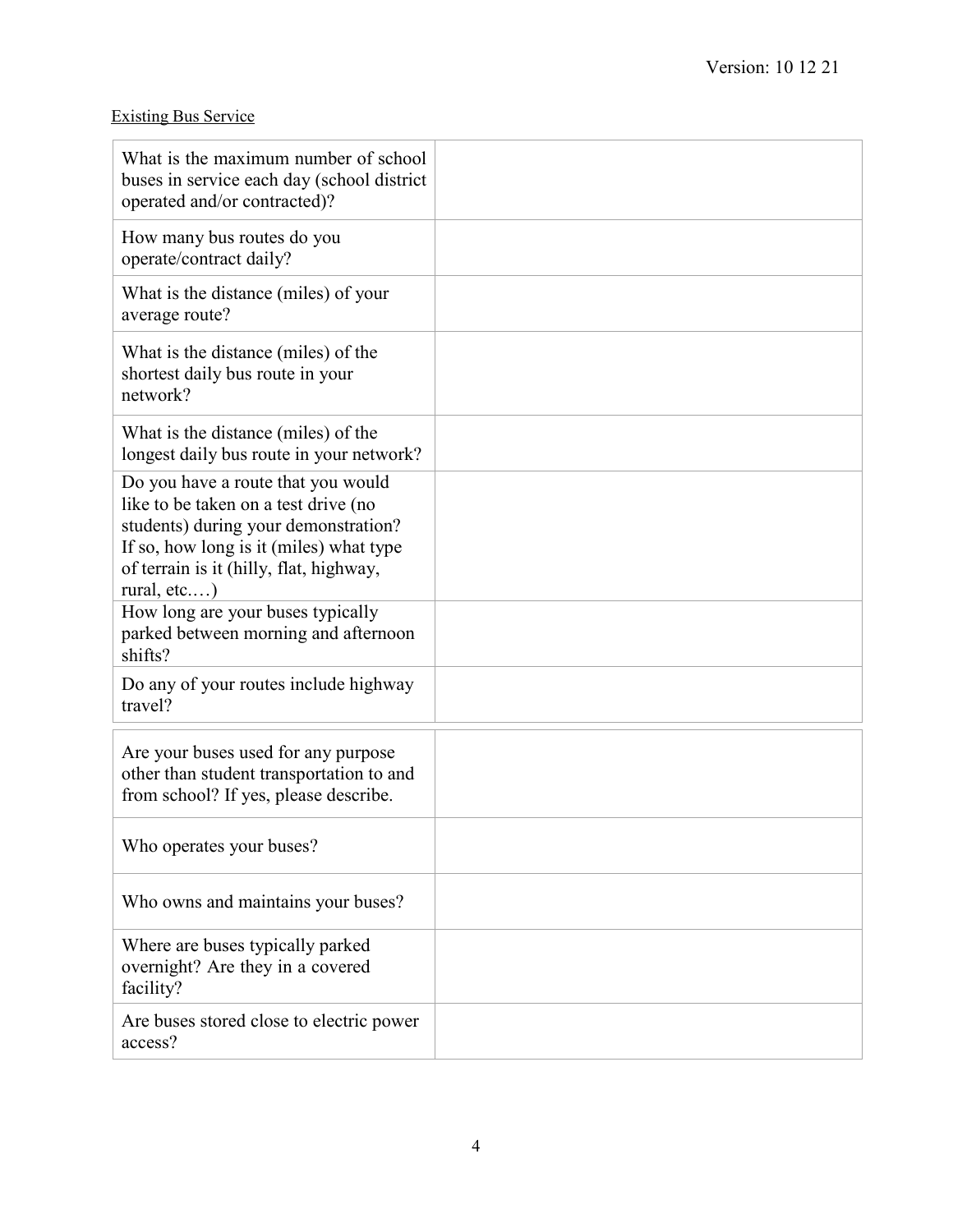| Does the school district have any<br>existing Level 2 electric vehicle<br>chargers on site that could be used to<br>charge buses? If yes, how many? |  |
|-----------------------------------------------------------------------------------------------------------------------------------------------------|--|
| Are there public or private Level 2<br>electric vehicle chargers nearby that<br>could be used to charge buses? If yes,<br>how many? Location?       |  |
| What types of buses do you currently<br>operate? Provide numbers of Type A,<br>Type C, Type D.                                                      |  |
| What vehicle manufacturers are<br>included in your fleet? Do you have a<br>preferred manufacturer and local dealer?                                 |  |
| Is your current school bus insurance<br>policy able to cover the short-term use<br>of a demo bus? Please explain.                                   |  |

#### Additional Questions

Please list your availability to receive a demonstration at this time. Do you have specific schedule limitations or preferences?

Has your school district been selected for other electric school bus pilot projects and/or has it received funding for electric school bus purchases? If yes, please explain.

What utility provides electrical service where the demonstration bus would be charged?